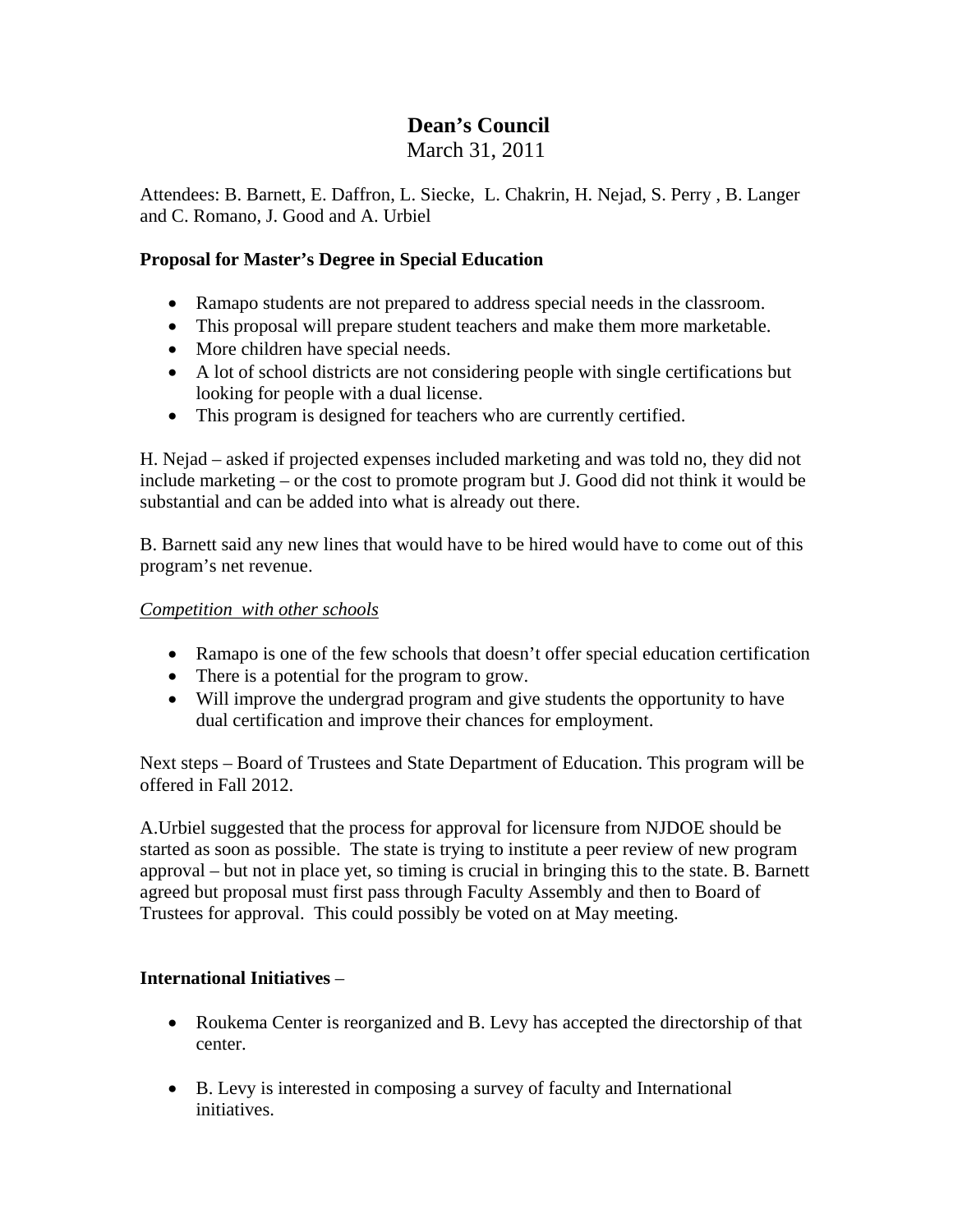- In conversations with provost he has expressed a desire to know more about trying to collect data on faculty and their research and study abroad experiences or language experience etc. Faculty are also working on collecting this information. It is possible that there will be a collaboration of Roukema Center and faculty. B. Levy would like to know how best to support faculty in gathering that data in a more centralized way.
- B. Langer asked about status of the participation of the international education committee which he thought would actively participate in gathering this data. B. Levy said there was a start but no real movement.
- More discussion on putting together a survey to gather information from faculty. He will contact members of the international education committee to help draft a survey/document.

# **Overload Teaching Policy**

- There should be one policy that applies to both faculty and professional staff.
- This policy is focused very much on the faculty.
- Discussion on how professional staff make up hours that are used to teach.
- B. Barnett will discuss with J. Jeney about what needs to go into this policy to make it applicable to? faculty and staff.

## **Room Allocation and Advising**

- Discussion on formula for allocating rooms. Deans can share the plan with faculty; will be effective for spring 2012.
- The academic advising council has representatives from each unit. The academic affairs plan includes academic advising. There was a question as to whether Ramapo was as prepared institutionally as necessary.
- There is a need to have buy in from all the schools and the faculty.
- Question on how to reward faculty and staff for advising.
- Goal is to have two representatives from each school on the advising council?.
- Discussion on advising, updating faculty and advisors on a constant basis and keeping students aware of the advisement available to them.
- Other problems: Faculty aren't always prepared to advise and students don't know who their advisor is.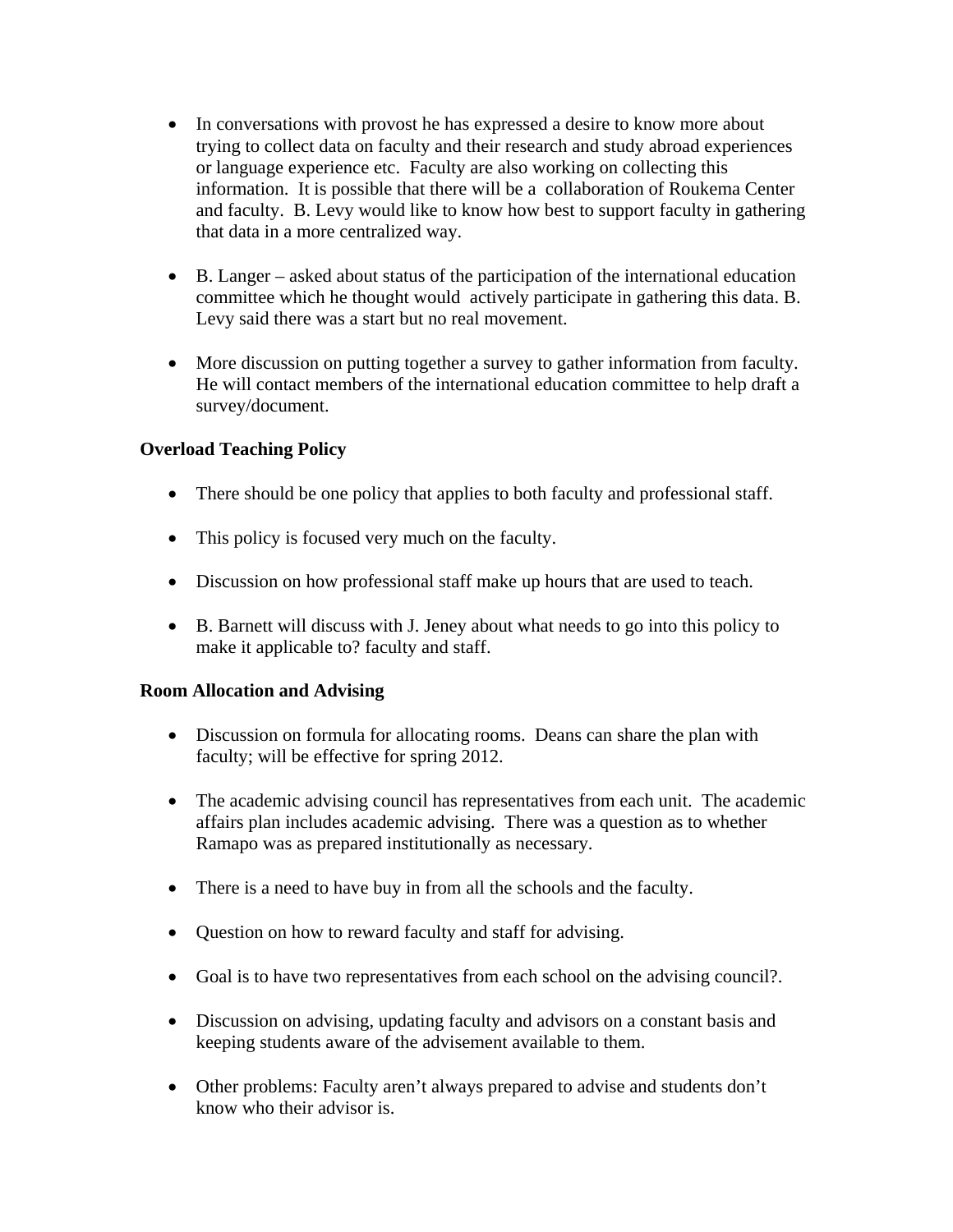- CAAFYE is academic advisor for  $1<sup>st</sup>$  year students. When students are advised to see a faculty? advisor, if unavailable it was suggested they seek out dean or convener.
- B. Barnett the goal is to get schedule planning for one year, not just one semester, she hopes to have this by next year, will make it easier for students and advisors for planning.

**General Education Policy** – Some changes have been made and ARC has reviewed and put forward some recommendations to procedures.

- ARC has added some specific procedures relative to first year seminar.
- Discussion on first year seminar and specific sections for students, and students who fail first year seminar.
- Wish for more institutional commitment to staffing all first year seminar.
- Heightened need for full time faculty to teach in first year seminar.
- C. Romano would like to bring the first year seminar issue to his directors and then bring it back to the next deans' council meeting on 4/21.
- Will bring back General Education and Overload Teaching policies to next deans' council meeting.

#### **Online Manual**

- Discussed what is of concern about the proposed online manual for the deans.
- C. Romano, would like to strongly encourage students to take an online tutorial before taking an online course.

#### **General Announcements**

Immigration Symposium on Monday in the Pavilion – everyone is invited to attend any session.

Michelle Johnson has taken over as Interim Director of CAAFYE.

Registration - More students registered online in the first three days than this time last year.

May have 37 students from Shanghai this summer coming over for a two week specialized ASB courses on American Business, than traveling in US for a third week.